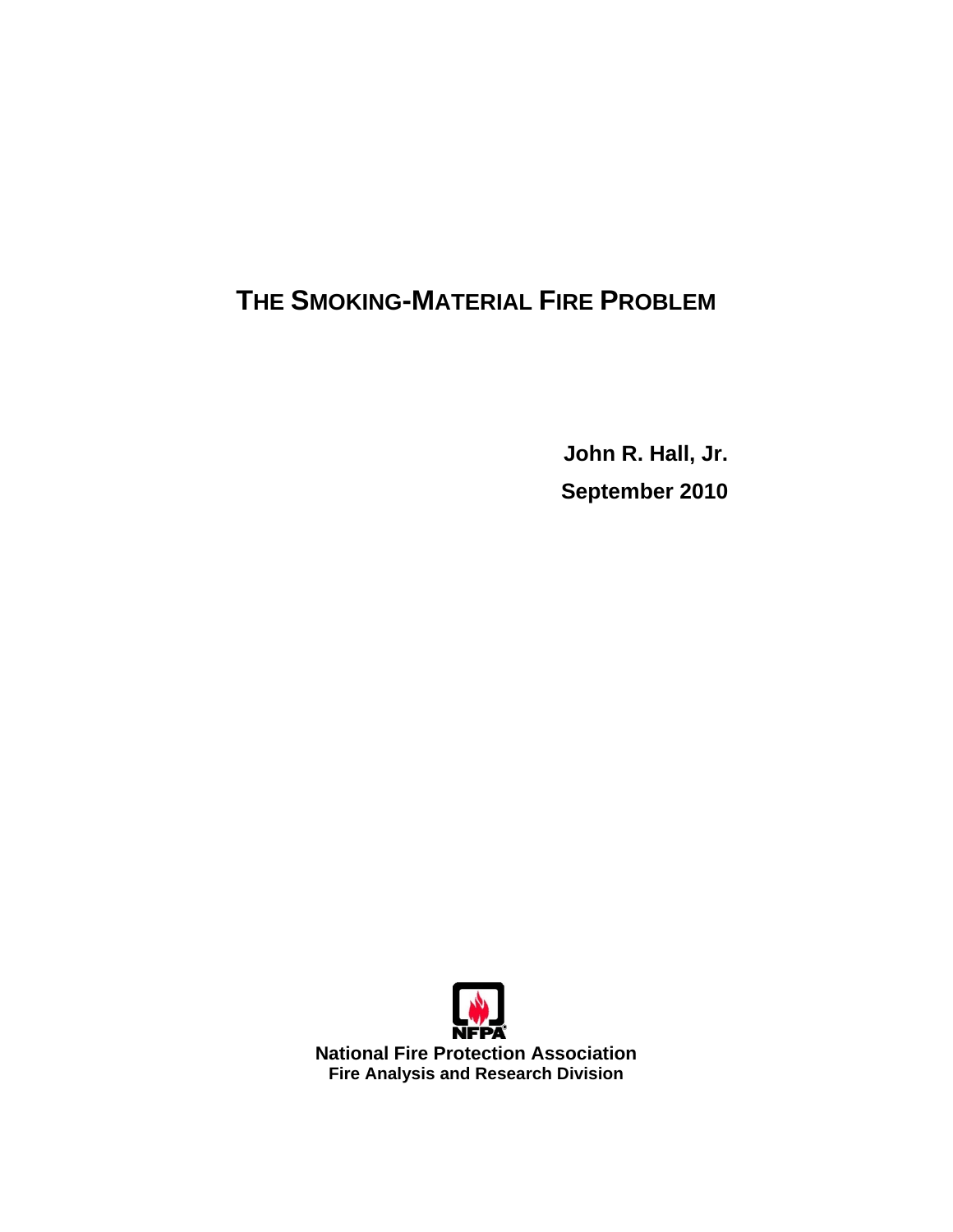#### **Abstract**

In 2008, U.S. fire departments responded to an estimated 114,800 smoking-material fires in the U.S., down from 140,700 in 2007. These fires resulted in an estimated 680 civilian deaths, 1,520 civilian injuries and \$737 million in direct property damage. Upholstered furniture and mattresses and bedding are the first items ignited for most home structure fatal fires started by smoking materials. One out of four fatal victims of smoking-material fires is not the smoker whose cigarette started the fire. Most deaths from smoking-material fires result from fires that started in living rooms, family rooms, and dens or in bedrooms. In recent years, Canada and all U.S. states have passed legislation requiring that all cigarettes sold be "fire safe," that is, have sharply reduced ignition strength (ability to start fires), as determined by ASTM Standard E2187-04. When these laws are fully implemented, it is currently projected that smokingmaterial structure fire deaths will be down by 56-77% from 2003, the last year before any state implemented the law.

Keywords: Smoking, cigarette, fire statistics, fire safe cigarette

#### **Acknowledgements**

The National Fire Protection Association thanks all the fire departments and state fire authorities who participate in the National Fire Incident Reporting System (NFIRS) and the annual NFPA fire experience survey. These firefighters are the original sources of the detailed data that make this analysis possible. Their contributions allow us to estimate the size of the fire problem.

We are also grateful to the U.S. Fire Administration for its work in developing, coordinating, and maintaining NFIRS.

For more information about the National Fire Protection Association, visit [www.nfpa.org or](http://www.nfpa.org) call 617-770-3000. To learn more about the One-Stop Data Shop go to [www.nfpa.org/osds or](http://www.nfpa.org/osds) call 617-984-7443.

Copies of this analysis are available from:

National Fire Protection Association One-Stop Data Shop 1 Batterymarch Park Quincy, MA 02169-7471 [www.nfpa.org](http://www.nfpa.org)  e-mail: [osds@nfpa.org](mailto:osds@nfpa.org)  phone: 617-984-7443

NFPA No. USS10 Copyright © 2010, National Fire Protection Association, Quincy, MA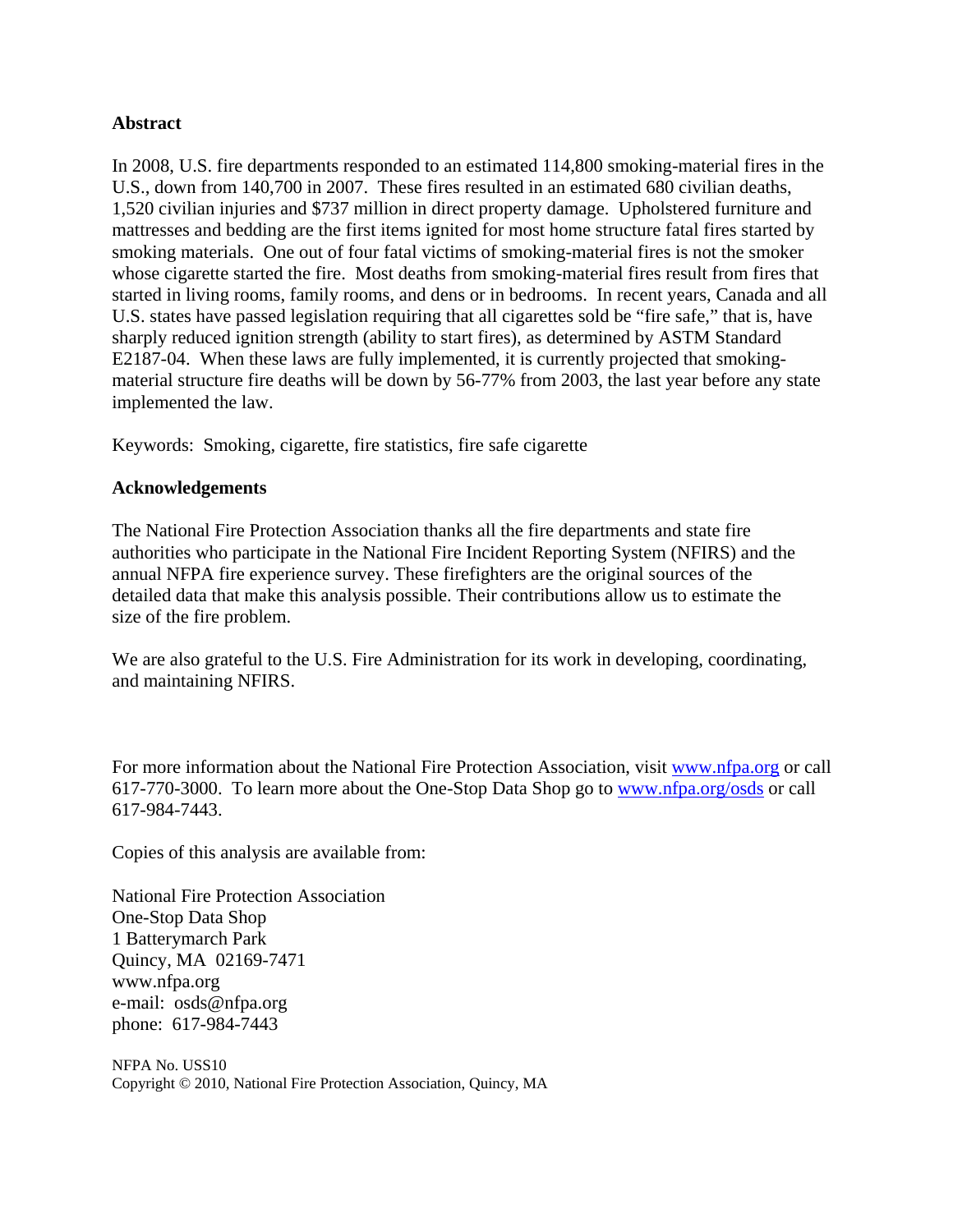### **Executive Summary**

In 2008, U.S. fire departments responded to an estimated 114,800 smoking-material fires in the U.S., down from 140,700 in 2007. These fires resulted in an estimated 680 civilian deaths, 1,520 civilian injuries and \$737 million in direct property damage; deaths and injuries were down from the year before. In 2008, an estimated 18,400 smoking-material home structure fires caused 620 civilian deaths (23% of all home structure fire deaths), 1,250 civilian injuries and \$512 million in direct property damage.

Estimates of fires reported to U.S. municipal fire departments are based on data from the National Fire Incident Reporting System (NFIRS) and the NFPA annual survey. "Smoking materials" are lighted tobacco products but do not include lighting implements such as matches and lighters. Smoking materials are identified under heat source, and estimates include a proportional share of fires coded as heat source unknown or as unknown between smoking material and open flame source.

The long-term trend in smoking-material fires has been down, by 66% from 1980 to 2008, helped by the decline in smoking and by the effect of standards and regulations that have made mattresses and upholstered furniture more resistant to cigarette ignition. (In this analysis, "smoking materials" refer only to lighted tobacco products, not matches or lighters.)

A simple projection linking the percentage decline in fires or fire deaths to the percentage of smokers covered would suggest that when the law is fully effective across the entire country (in late 2012), the reduction in fires should reach 50-70% and the reduction in fire deaths should reach 56-77%, both relative to levels in 2003, the last year before the fire-safe cigarette law was effective in any state.

Mattresses and bedding, upholstered furniture, and trash are the items most commonly ignited in smoking-material home fires. Excluding trash, these items also account for most associated fire deaths. Roughly equal shares of civilian deaths due to smoking-material fires involved fires that started in living rooms, family rooms, and dens (33%) as in bedrooms (36%).

One out of four fatal victims of smoking-material fires is not the smoker whose cigarette started the fire.

The risk of dying in a home structure fire caused by smoking materials rises with age. Two out of five (39%) fatal home smoking-material-fire victims were age 65 or older, compared to their 12% share of the population. Older adults (age 65 and over) are less likely to smoke than younger adults. Therefore, their high rates of smoking-material fire deaths per million people are even more noteworthy.

Canada and all U.S. states have passed laws or other requirements that all cigarettes sold must be "fire safe," that is, have sharply reduced ignition strength (ability to start fires), as determined by ASTM Standard E2187-04.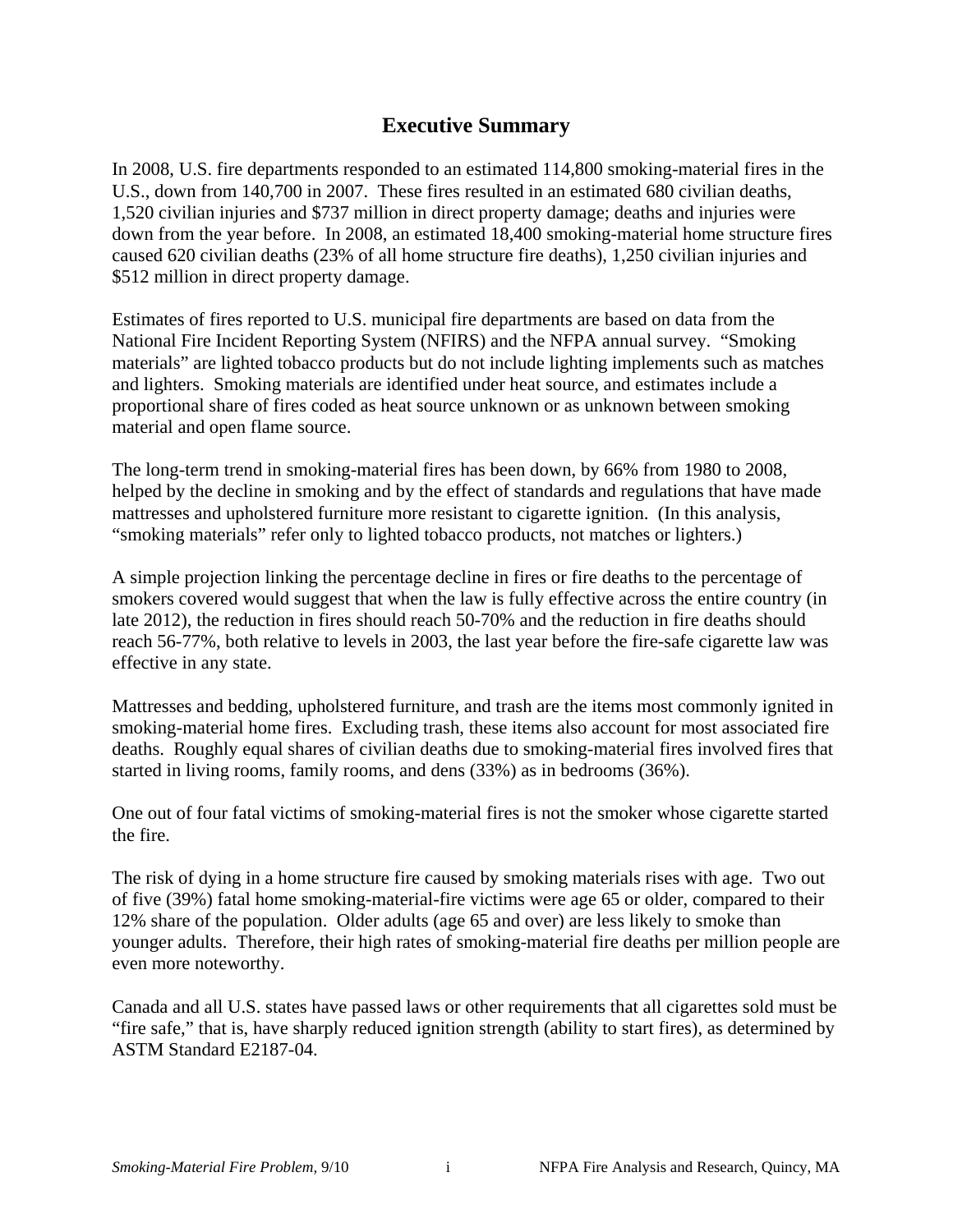The first state to adopt a fire-safe cigarette requirement was New York, which passed the law at the end of 2003 and used 2004 to implement the law, giving time for wholesalers and retailers to clear their inventories of older non-compliant cigarettes. Smoking material fire deaths averaged 43 per year in 2000-2002, the last three years before action began on the bill, and averaged 25 per year in 2006-2008, the three years after any lingering transitional effects. This implies a 41% reduction. If all four years (2005-2008) after the official implementation period are analyzed, the average was 27 deaths per year and the reduction was 37%.

At the beginning of 2008, eight states had reached or passed the effective date for their fire-safe cigarette law. By the end of 2008, another ten states reached their effective dates. If weights are applied to reflect for each state the fraction of the year when its law was effective, the results indicate that on average in 2008, 29% of U.S. smokers were in states within effective laws. If one allows for a 3-month period to sell off inventories of cigarettes made before the effective date, the average drops to 25%. If a 6-month period is used, the average drops to 21%.

A USFA/NFPA study recommended educational messages to support the behavioral side of a comprehensive strategy to reduce smoking fires:

- If you smoke, smoke outside.
- Whenever you smoke, use deep, wide, sturdy ashtrays. Ashtrays should be set on something sturdy and hard to ignite, like an end table.
- Before you throw out butts and ashes, make sure they are out. Dowsing in water or sand is the best way to do that.
- Check under furniture cushions and in other places people smoke for cigarette butts that may have fallen out of sight.
- Smoking should not be allowed in a home where medical oxygen is used.
- To prevent a deadly cigarette fire, you have to be alert. You won't be if you are sleepy, have been drinking, or have taken medicine or other drugs.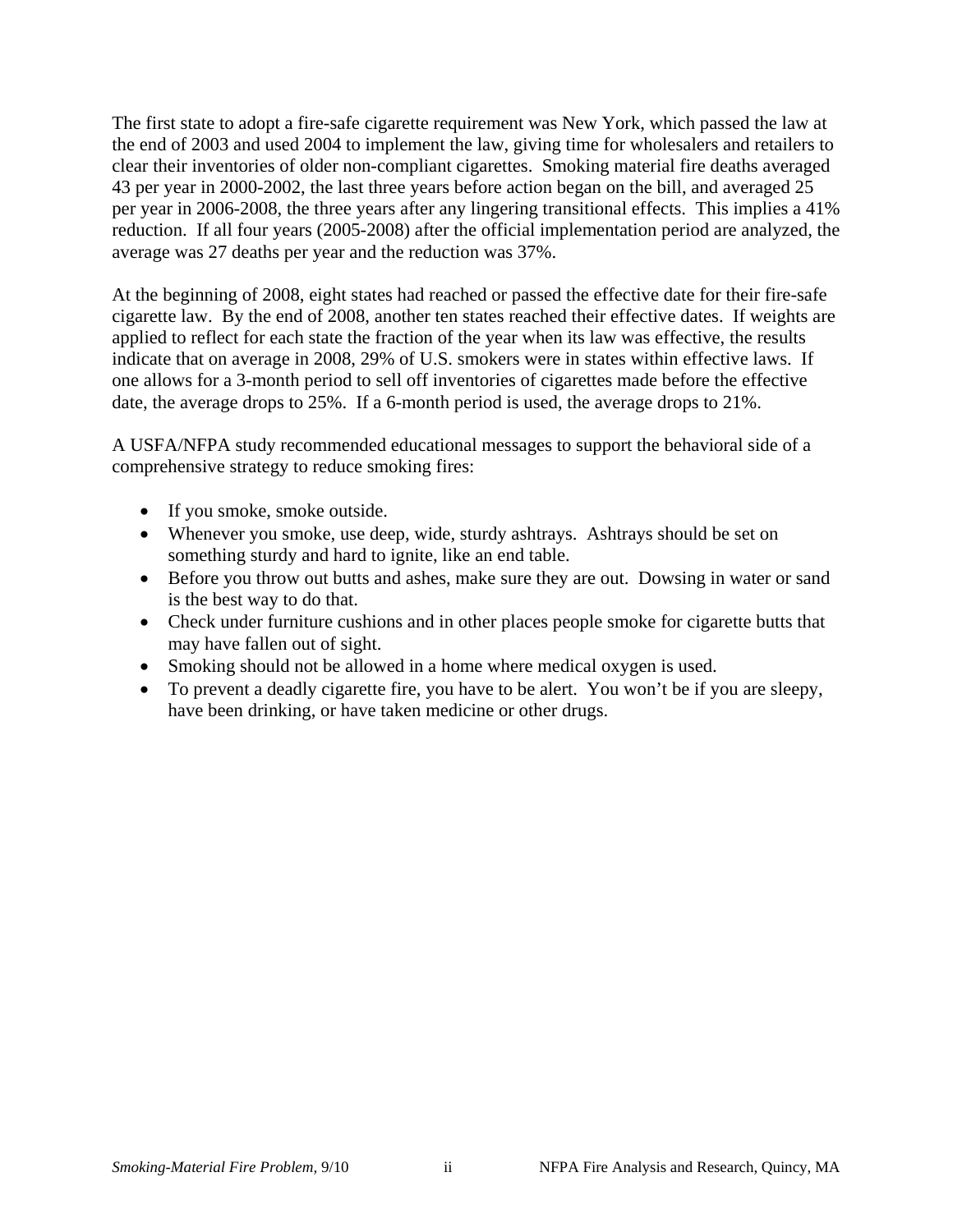## **Table of Contents**

| <b>Executive Summary</b>                                     | $\mathbf{i}$ |
|--------------------------------------------------------------|--------------|
| <b>Table of Contents</b>                                     | iii          |
| List of Tables and Figures                                   | V            |
| <b>Fact Sheet</b>                                            | vii          |
| Fires Started by Smoking Materials                           |              |
| Sidebar from the Coalition for Fire-Safe Cigarettes          | 12           |
| Victim Patterns for Smoking Material Fires                   | 29           |
| Appendix A: How National Estimates Statistics Are Calculated | 39           |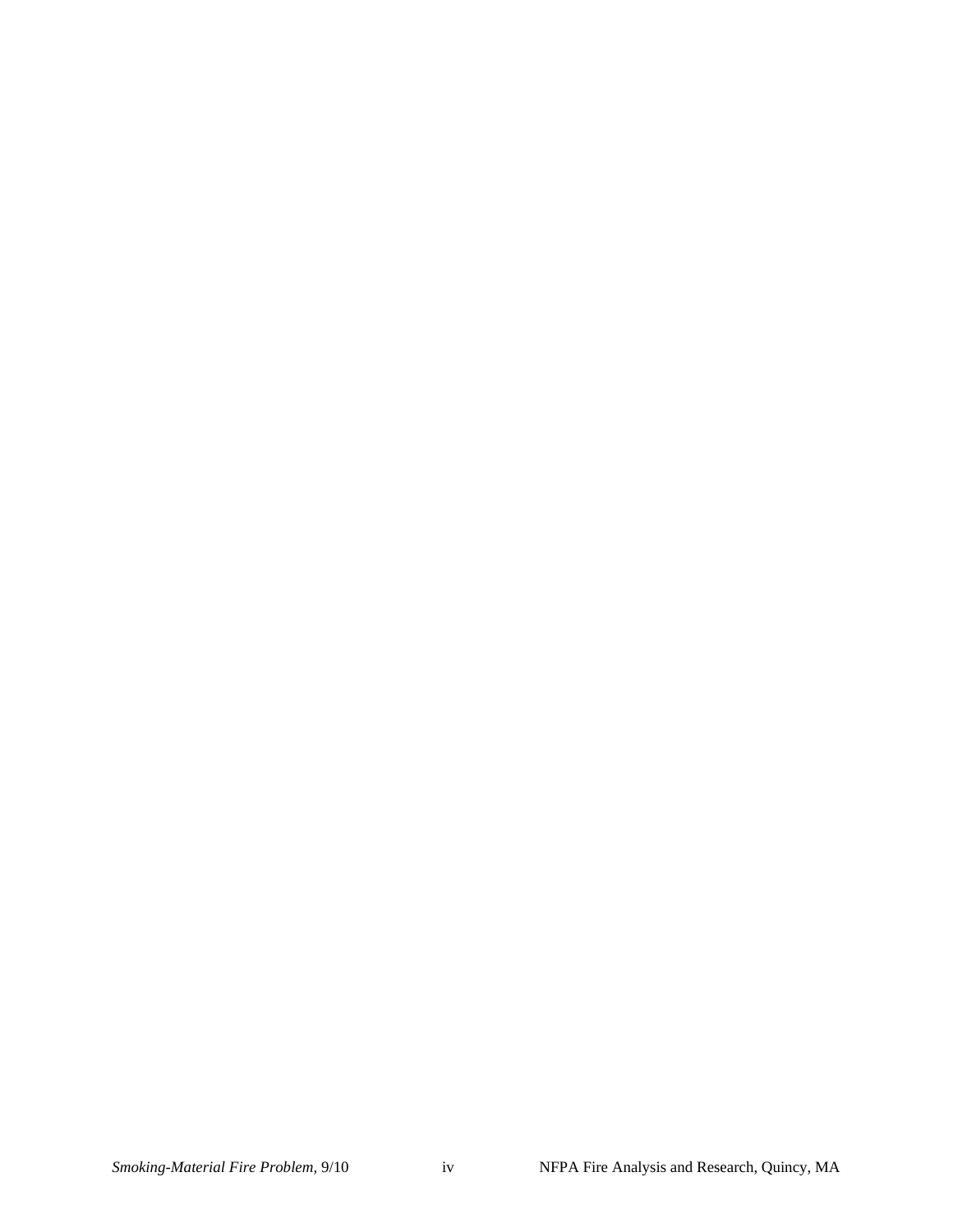# **List of Tables and Figures**

#### **Table or Figure**  Page

| Figure 1. | Trend in U.S. Smoking-Material Home Fires                                                                  | $\mathbf{1}$   |
|-----------|------------------------------------------------------------------------------------------------------------|----------------|
| Figure 2. | Trend in Civilian Deaths in U.S. Smoking-Material Home Fires                                               | $\overline{c}$ |
| Figure 3. | Trend in Civilian Injuries in U.S. Smoking-Material Home Fires                                             | $\overline{2}$ |
| Figure 4. | Trend in Civilian Deaths per 100 U.S. Smoking-Material Home Fires                                          | $\overline{3}$ |
| Figure 5. | Trend in Civilian Injuries per 100 Smoking-Material Home Fires                                             | $\overline{3}$ |
|           | Figure 6A. Smoking-Related Home Structure Fires and Deaths, by Time of Day                                 | $\tau$         |
|           | Figure 6B. Smoking-Related Home Structure Fires and Deaths as Percentage<br>of Total, by Time of Day       | 8              |
| Figure 7. | Smoking-Related Home Structure Fires and Deaths, by Month                                                  | 8              |
| Table 1.  | Fires Involving Smoking Materials, by Major Property Use and Year                                          | 13             |
| Table 2.  | Smoking-Material Structure Fires, by Property Use                                                          | 17             |
| Table 3.  | Cigarette Consumption and Related Home Fire Loss Rates, by Year                                            | 18             |
| Table 4.  | Smoking-Material Fires in Homes, by Item First Ignited                                                     | 19             |
| Table 5.  | Trend in Leading Materials First Ignited in Home Smoking-Material Fires                                    | 20             |
| Table 6.  | Cause-Related Factors in Smoking-Material Home Fires                                                       | 24             |
| Table 7.  | Smoking-Material Fires in Homes, by Area of Fire Origin                                                    | 26             |
| Table 8.  | Percent of U.S. Population Who Are Currently Smoking                                                       | 27             |
| Table 9.  | Casualties in Home Structure Fires Involving Smoking Materials,<br>by Age of Victim                        | 34             |
| Table 10. | Casualties in Home Structure Fires Involving Smoking Materials,<br>by Age and Sex of Victim                | 35             |
| Table 11. | Casualties in Home Structure Fires Involving Smoking Materials,<br>by Location of Victim at Ignition       | 36             |
| Table 12. | Casualties in Home Structure Fires Involving Smoking Materials,<br>by Activity of Victim When Injured      | 37             |
| Table 13. | Casualties in Home Structure Fires Involving Smoking Materials,<br>by Human Factor Before Injury of Victim | 38             |